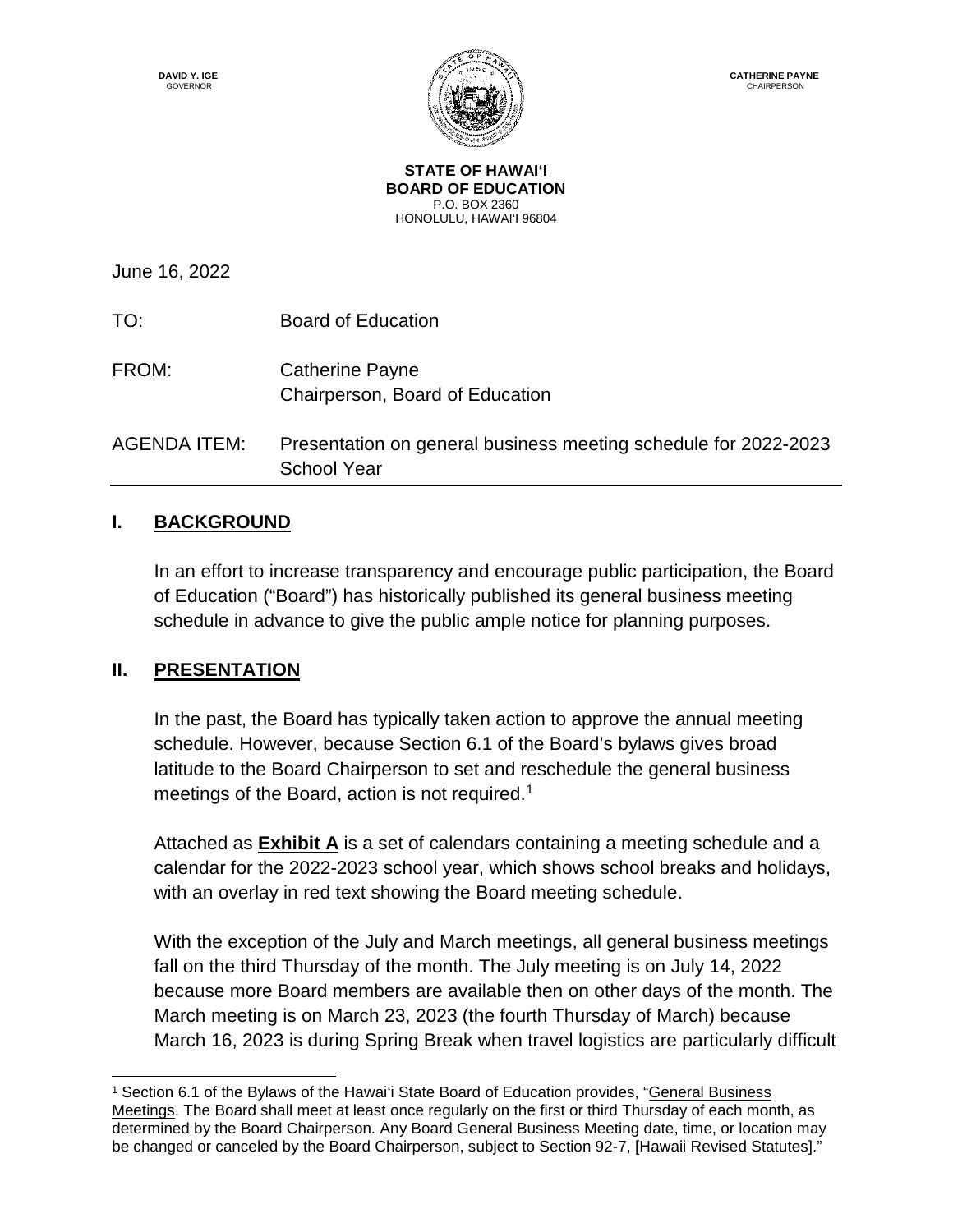and some Board members or agency staff may not be available to attend meetings.

The meeting schedule does not include special meetings, committee meetings, or community meetings. The Board Chairperson has the discretion to schedule special meetings.<sup>[2](#page-1-0)</sup> Committee chairpersons have the discretion to schedule committee meetings.[3](#page-1-1) The Board Chairperson and the Board members to whom he or she designates to attend determine when and where community meetings take place.<sup>[4](#page-1-2)</sup>

 $\overline{a}$ 

<span id="page-1-0"></span> $2$  Section 6.2 of the Bylaws of the Hawai'i State Board of Education provides, "Special Meetings. The Board Chairperson may call a Special Meeting of the Board at any time, subject to Section 92-7, [Hawaii Revised Statutes]."

<span id="page-1-1"></span><sup>3</sup> Section 6.3 of the Bylaws of the Hawai'i State Board of Education provides, "Committee Meetings. All committees shall meet at the discretion of the Committee Chairperson, provided that Committee Chairpersons shall endeavor to hold Standing Committee meetings on the first or third Thursday of the month in conjunction with other Standing Committee meetings and/or Board General Business Meetings. The Committee Chairperson may change or cancel any committee meeting date, time, or location, subject to Section 92-7, [Hawaii Revised Statutes]."

<span id="page-1-2"></span><sup>4</sup> Section 6.4 of the Bylaws of the Hawai'i State Board of Education provides, "Community Meetings. The Board shall hold not less than six community meetings annually, which shall include one community meeting in each county in addition to regular meetings to discuss and receive input from the community on public education and public library issues. The Board Chairperson shall designate Board members to attend the community meetings. These community meetings shall not be held for the purpose of formulating educational policy and shall be held in accordance with Section 302A-1106.5, [Hawaii Revised Statutes]."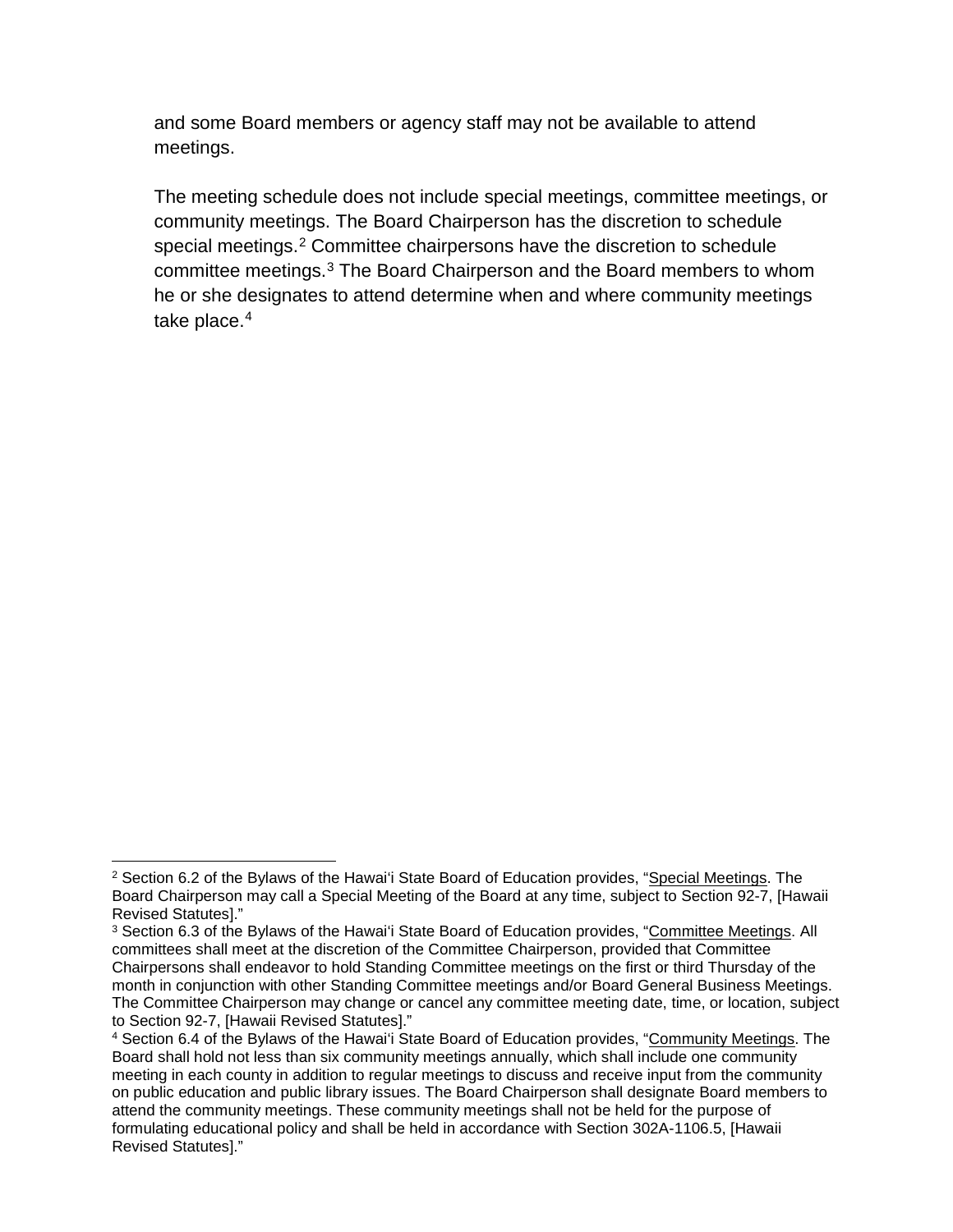## **Exhibit A**

## **General Business Meeting Calendar for School Year 2022-2023**

July 14, 2022

August 18, 2022

September 15, 2022

October 20, 2022

November 17, 2022

December 15, 2022

January 19, 2023

February 16, 2023

March 23, 2023

April 20, 2023

May 18, 2023

June 15, 2023